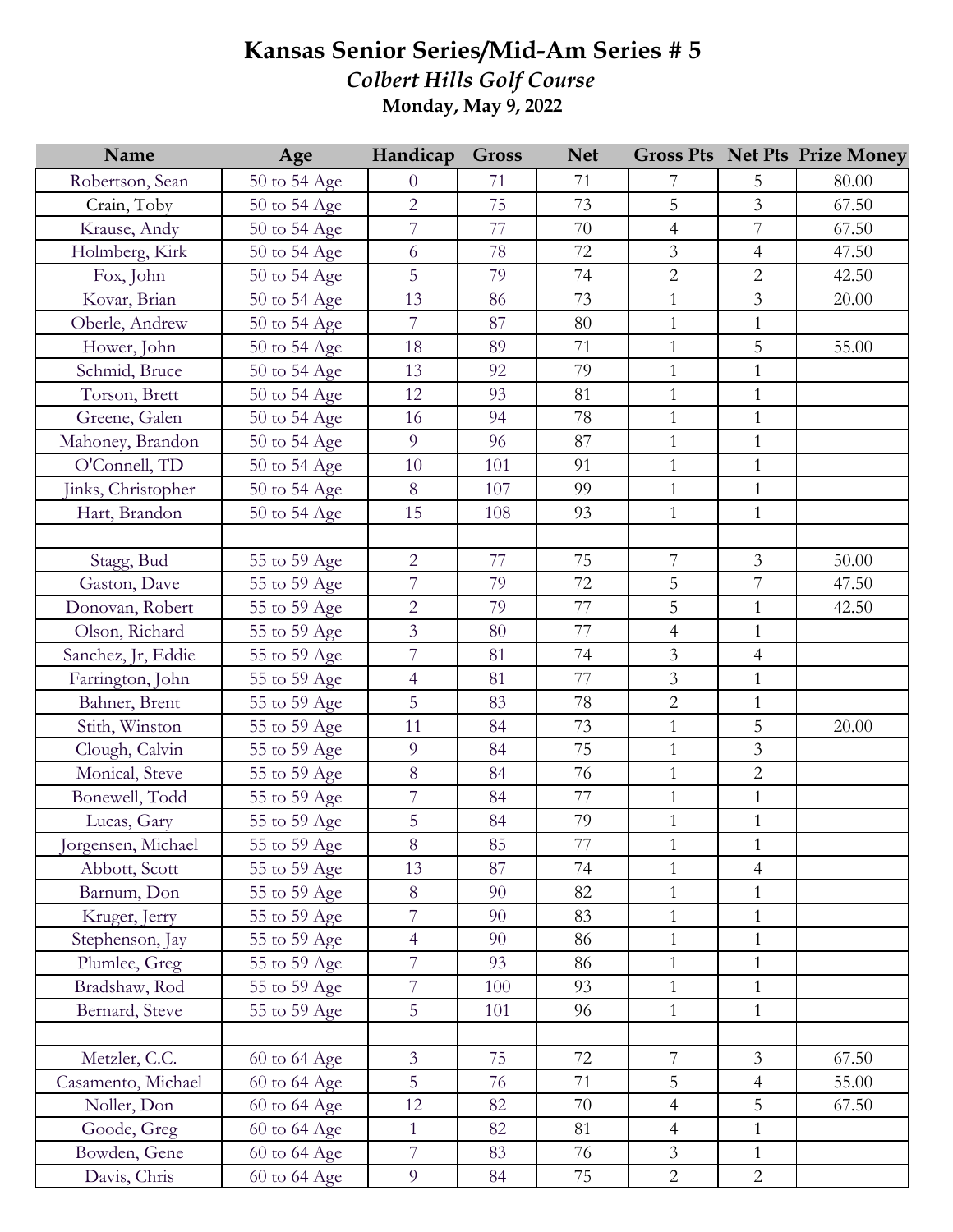| Thompson, Mike    | 60 to 64 Age  | 9              | 85  | 76 | $\mathbf{1}$   | $\mathbf{1}$   |       |
|-------------------|---------------|----------------|-----|----|----------------|----------------|-------|
| Logan, Tom        | 60 to 64 Age  | $\overline{7}$ | 85  | 78 | $\mathbf{1}$   | $\mathbf{1}$   |       |
| Woley, Brad       | 60 to 64 Age  | $\overline{7}$ | 86  | 79 | $\mathbf{1}$   | $\mathbf{1}$   |       |
| Jenkins, A J      | 60 to 64 Age  | $\overline{4}$ | 86  | 82 | $\mathbf{1}$   | $\mathbf{1}$   |       |
| Elliott, Blair    | 60 to 64 Age  | 11             | 88  | 77 | $\mathbf{1}$   | $\mathbf{1}$   |       |
| Rumler, Bret      | 60 to 64 Age  | 9              | 90  | 81 | $\mathbf{1}$   | $\mathbf{1}$   |       |
| McInerney, Jerry  | 60 to 64 Age  | 11             | 91  | 80 | $\mathbf{1}$   | $\mathbf{1}$   |       |
| Erickson, Jim     | 60 to 64 Age  | 25             | 94  | 69 | $\mathbf{1}$   | $\overline{7}$ | 80.00 |
| Tyson, Jed        | 60 to 64 Age  | 11             | 96  | 85 | $\mathbf{1}$   | $\mathbf{1}$   |       |
| Reif, Donald      | 60 to 64 Age  | 16             | 97  | 81 | $\mathbf{1}$   | $\mathbf{1}$   |       |
| Friederich, Rick  | 60 to 64 Age  | 13             | 99  | 86 | $\mathbf{1}$   | $\mathbf{1}$   |       |
| Singleton, Chuck  | 60 to 64 Age  | 18             | 102 | 84 | $\mathbf{1}$   | $\mathbf{1}$   |       |
| Curtright, Doug   | 60 to 64 Age  | 22             | 105 | 83 | $\mathbf{1}$   | $\mathbf{1}$   |       |
|                   |               |                |     |    |                |                |       |
| Kruse, Jeff       | 65 to 69 Age  | 5              | 72  | 67 | 7              | 7              | 80.00 |
| Gisel, Dennis     | 65 to 69 Age  | $\mathbf{1}$   | 73  | 72 | 5              | $\overline{4}$ | 75.00 |
| Rothwell, Joe     | 65 to 69 Age  | $\mathbf{1}$   | 75  | 74 | $\overline{4}$ | $\mathfrak{Z}$ | 65.00 |
| Vautravers, Randy | 65 to 69 Age  | $+1$           | 75  | 76 | $\overline{4}$ | $\mathbf{1}$   | 65.00 |
| Linville, Dale    | 65 to 69 Age  | 5              | 77  | 72 | 3              | $\overline{4}$ | 70.00 |
| Steele, David     | 65 to 69 Age  | $\overline{3}$ | 78  | 75 | $\overline{2}$ | $\overline{2}$ | 15.00 |
| Robbins, Pete     | 65 to 69 Age  | $\overline{0}$ | 78  | 78 | $\overline{2}$ | $\mathbf{1}$   | 15.00 |
| Grosdidier, Mike  | 65 to 69 Age  | 5              | 79  | 74 | $\mathbf{1}$   | $\overline{3}$ | 30.00 |
| Richter, Gary     | 65 to 69 Age  | $\overline{3}$ | 80  | 77 | $\mathbf{1}$   | $\mathbf{1}$   |       |
| Beymer, Bob       | 65 to 69 Age  | $\overline{3}$ | 81  | 78 | $\mathbf{1}$   | $\mathbf{1}$   |       |
| Belknap, Kevin    | 65 to 69 Age  | $+1$           | 81  | 82 | $\mathbf{1}$   | $\mathbf{1}$   |       |
| Frey, Russell     | 65 to 69 Age  | 8              | 82  | 74 | $\mathbf{1}$   | $\mathfrak{Z}$ | 30.00 |
| Durr, Doug        | 65 to 69 Age  | 3              | 82  | 79 | $\mathbf{1}$   | $\mathbf{1}$   |       |
| Nielsen, Tom      | 65 to 69 Age  | $+1$           | 82  | 83 | $\mathbf{1}$   | $\mathbf{1}$   |       |
| Robinson, Glenn   | 65 to 69 Age  | 10             | 85  | 75 | $\mathbf{1}$   | $\overline{2}$ |       |
| Anderson, Patrick | 65 to 69 Age  | 9              | 86  | 77 | 1              | $\mathbf{1}$   |       |
| LaForge, Kenny    | 65 to 69 Age  | $\overline{4}$ | 86  | 82 | $\mathbf{1}$   | $\mathbf{1}$   |       |
| Goss, John        | 65 to 69 Age  | $\mathbf{1}$   | 86  | 85 | $\mathbf{1}$   | $\mathbf{1}$   |       |
| Buck, Dan         | 65 to 69 Age  | 6              | 87  | 81 | $\mathbf{1}$   | $\mathbf{1}$   |       |
| Frigon, Phil      | 65 to 69 Age  | 18             | 88  | 70 | $\mathbf{1}$   | 5              | 75.00 |
| Niehoff, Brian    | 65 to 69 Age  | 11             | 89  | 78 | 1              | 1              |       |
| Sims, DJ          | 65 to 69 Age  | $\overline{2}$ | 91  | 89 | $\mathbf{1}$   | $\mathbf{1}$   |       |
| Stonestreet, Jack | 65 to 69 Age  | 12             | 92  | 80 | $\mathbf{1}$   | $\mathbf{1}$   |       |
| Sadd, Larry       | 65 to 69 Age  | 11             | 92  | 81 | $\mathbf{1}$   | $\mathbf{1}$   |       |
| Brown, Kevin      | 65 to 69 Age  | 8              | 93  | 85 | 1              | 1              |       |
| Praytor, Lonnie   | 65 to 69 Age  | 13             | 107 | 94 | $\mathbf{1}$   | $\mathbf{1}$   |       |
|                   |               |                |     |    |                |                |       |
| Quattlebaum, Bill | 70 & Over Age | $\mathfrak{Z}$ | 77  | 74 | $\overline{7}$ | $\overline{4}$ | 50.00 |
| Siemers, Kurtis   | 70 & Over Age | 5              | 78  | 73 | 5              | 5              | 60.00 |
| Emerson, John     | 70 & Over Age | $\overline{4}$ | 78  | 74 | 5              | $\overline{4}$ | 30.00 |
| Roth, Frank       | 70 & Over Age | $\mathfrak{Z}$ | 78  | 75 | 5              | $\mathfrak{Z}$ | 15.00 |
| Kaup, Doug        | 70 & Over Age | $\overline{4}$ | 79  | 75 | $\overline{4}$ | $\mathfrak{Z}$ |       |
| Vilkanskas, Tom   | 70 & Over Age | 12             | 81  | 69 | $\overline{3}$ | $\overline{7}$ | 80.00 |
| Wilson, Ron       | 70 & Over Age | 5              | 81  | 76 | $\mathfrak{Z}$ | $\overline{2}$ |       |
| Wyatt, Ray        | 70 & Over Age | $\overline{7}$ | 83  | 76 | $\mathbf{2}$   | $\overline{2}$ |       |